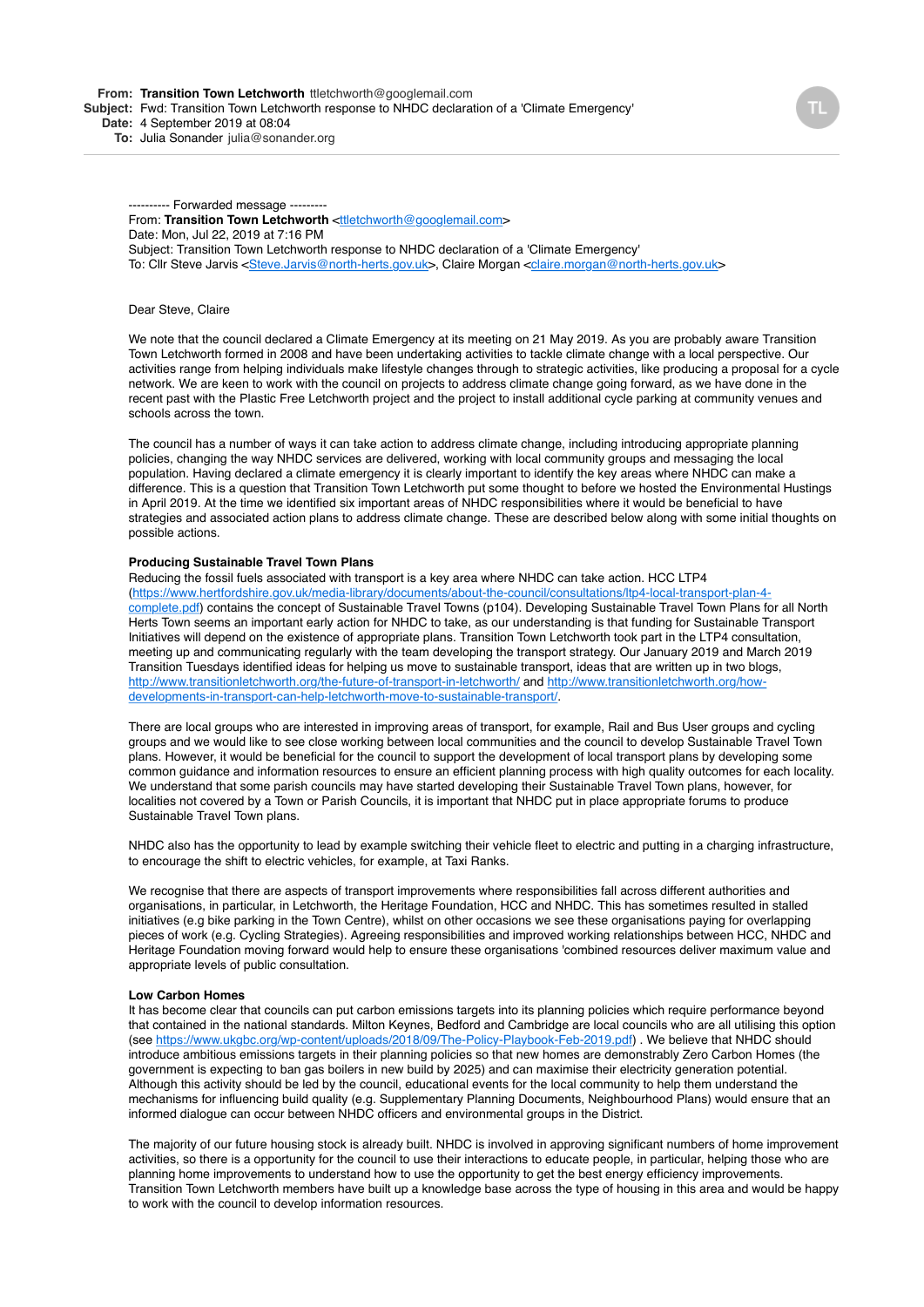NHDC should undertake a review of their planning guidance to ensure it is supporting local people to improve the energy efficiency of their homes - for example, could planning permission for external insulation (where planning permission is required in the conservation area) be relaxed? In Letchworth a dialogue needs to take place between NHDC and the Heritage Foundation to ensure that out-dated guidance is not leading to excessive carbon emissions and fuel poverty.

## **Waste**

NHDC has been a leader in Hertfordshire in terms of recycling but performance has dropped off slightly. Working with the HCC, NHDC should be helping Hertfordshire move to a circular economy, positively encouraging recycling businesses into the district. TTL believe that there should be a strategy in place that will deliver an ongoing reduction in non-recyclable bin collection frequencies. This strategy will include promoting a reuse approach to living, increase recycling opportunities and working to eliminate products that are difficult to recycle where there are acceptable alternatives. Underlying the strategy will be an ongoing process of public education. TTL view the Plastic Free North Herts campaign, which we will be supporting, as a really positive first step. Encouraging re-use and repair could also bring some new and interesting businesses to help revive our town centres as we [identified in our report on maintaining a resilient town centre \(http://www.transitionletchworth.org/wp](http://www.transitionletchworth.org/wp-content/uploads/2017/12/TTL-vision-for-a-resilient-town-Version-1.pdf)content/uploads/2017/12/TTL-vision-for-a-resilient-town-Version-1.pdf).

NHDC's current commercial waste collection, offered to schools, charities and businesses, allows for separation of co-mingled recyclables, paper and cardboard. NHDC should be looking to enhance / extend the scope of this service, e.g. to include compostables.

# **Management of Community Spaces - Including Parks / Green Spaces and Allotments**

Towns and villages in the country are beginning to use some of their green spaces for community gardens which produce food for the local population. Letchworth has plenty of green spaces. Offering of green spaces to local communitiesto develop community gardens and orchards could be a quick win for the council. In Letchworth the Heritage Foundation has secured funding for Letchworth to be part of an 'Edible Cities' Research programme, which will provide the town with access to ideas and knowledge, the council offering areas of land for community growing would align well with this project.

#### **Community Energy and Renewables**

Transition Town Letchworth has reviewed the town's roofs for opportunities for rooftop 'solar farms'. There are opportunities, some of which are associated with buildings owned by NHDC (e.g. the Letchworth Leisure Centre which has a suitable roof and is a high energy user). The reduction in the cost of solar energy and the change in the subsidy regime makes this a good time to review the potential for solar systems and TTL would be happy to share our knowledge on the potential for solar PV and solar thermal installations in Letchworth.

## **Town Planning**

The current local plan has been based around the concept of expanding existing towns where there are existing community facilities but it has eroded the Green Belt and placed housing more than a 'sustainable travel distance' from community facilities. After the further hearings to be announced and the inspector's report, it willnot be long before the next Local Plan is required for North Herts and the potential for a New Low Carbon Garden City is one which we think NHDC should embrace.

Transition Town Letchworth have held a number of open events over the years to explore climate change solutions. We have found that we attract a wider section of the community to engage when we focus on a particular topic area to explore solutions. Trying to explore different solution areas at the same event can deter people with a particular expertise from attending and contributing. For example, many of the people interested in producing a cycling strategy were not interested in widening this to a walking strategy and many of those interested in cycling are not particularly interested in learning about permaculture. There are a cohort of people who have a 'big picture' vision and will be interested in engaging with the overarching strategic vision for tackling climate change and if you do decide to work with the community at this level TTL has members who would be happy to be involved. However, we believe that engagement with the community at a topic level may lead to the most effective community engagement.

We look forward to hearing the council's next steps on tackling the 'Climate Emergency' and we are always happy to meet with you to chat through ideas.

Best wishes

Julia Sonander for the Transition Town Letchworth Trustees

"We are a Charitable Incorporated Organisation. The objects of the CIO are

- To raise awareness within Letchworth (and its environs) of Resource Depletion and Climate Change;
- To support the community to develop a low carbon, sustainable and resilient future for Letchworth (and its environs);
- To create and to help implement an Energy Descent Action Plan for Letchworth to systematically reduce fossil fuel dependence.

We deliver our objectives through education events and projects which model a more sustainable way of life.

| Email us ttlletchworth@gmail.com                                               |  |
|--------------------------------------------------------------------------------|--|
| You can find us online at transitionletchworth.org, on Twitter and on Facebook |  |

-- ------------------------------------------------------------------------------------------------------------------------

Email us [ttlletchworth@gmail.com](mailto:ttletchworth@gmail.com)

You can find us online at [transitionletchworth.org,](http://transitionletchworth.org/) on [Twitter](https://twitter.com/TTLetchworth) and on [Facebook](https://www.facebook.com/TTLetchworth)